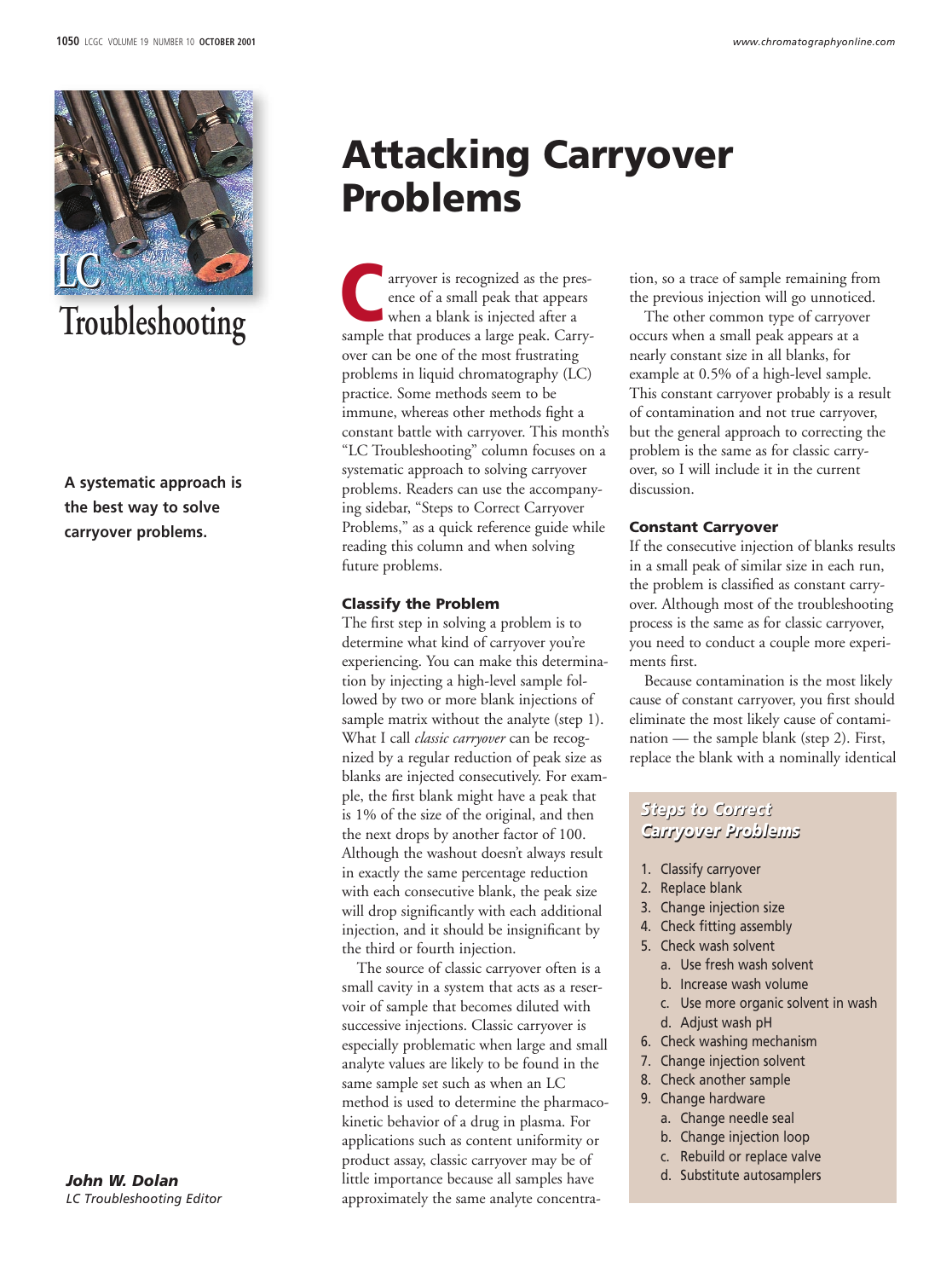#### **1052** LCGC VOLUME 19 NUMBER 10 **OCTOBER 2001** *www.chromatographyonline.com*

blank that you feel is free of contamination. If the blank is water or a simple solvent mixture, just make a fresh batch, preferably from another source of reagents, and rinse the injection vial before use to ensure its cleanliness. If the sample is the result of extraction of the analyte from a biological or environmental matrix, you may find it more difficult to obtain a blank unrelated to the suspect sample. If all else fails, replace the blank with another solution that is compatible with the chromatographic system, such as a few milliliters of mobile phase. If the carryover peak disappears with a fresh blank, the solution to your problem may be as simple as preparing fresh blanks to use with the analysis. On the other hand, you may need to spend considerable effort tracking down the source of contamination, which may be a reagent or glassware.

As a cautionary measure, if your laboratory is involved in both trace and preparative chromatography, you should segregate the glassware. I have seen contamination problems arise when traces of analyte remain on the glassware after use of that glassware for synthesis or preparative chromatography. Washing highly contaminated glassware in the same wash cycle as analytical glassware may produce crosscontamination.

If replacing the blank did not solve the problem, try adjusting the injection volume by a factor of two or more (step 3). If the carryover peak increases or decreases in proportion to the injection volume change, it is highly probable that the blank is contaminated, so go back to step 2 and spend more time trying to identify the source. If the peak remains at constant size, continue with the steps described below.

#### **Fittings Problems**

If steps 2 or 3 did not identify the source of the constant carryover problem or if the problem is classic carryover, move to step 4. You should check all the compression fittings and tube connections that the sample contacts for proper assembly. This procedure generally is limited to the fittings on the injection valve and all fittings downstream to the detector. Stainless steel fittings rarely are a problem, but the popular polyetheretherketone (PEEK) fittings and tubing can slip under high pressures; for example, greater than approximately 4000 psi or 275 bar.

You can check stainless steel fittings by slightly tightening them with a wrench. The best approach for PEEK fittings and

tubing is to shut off the pump, loosen each fitting, push the tubing firmly to the bottom of the tube port, and retighten the fitting. Don't try to tighten PEEK fittings with pressure in the system, because the tubing can slip in the fitting when the nut is rotated. Even if you didn't notice obvious problems, it is a good idea to repeat the carryover test (high sample followed by two blanks) to see if the problem has been resolved.

#### **Wash Solvent Problems**

The next several steps are related to the injector wash solvent. You may want to follow these steps in order or if one seems more appropriate for your sample, go directly to it. First, replace the wash solvent with a fresh batch (step 5a). When troubleshooting carryover problems, I like to err on the side of caution, so I generally replace the wash solvent with a freshly prepared batch and replace the reservoir with a clean one. The autosamplers my co-workers and I use in our laboratory work best if the wash solvent is degassed, so we heliumsparge the solvents before putting them on the autosampler. Degassing, however, is a potential source of contamination, so you may want to try using a fresh solvent with and without degassing to see if you notice any difference. After the wash solvent is replaced, cycle the autosampler through the purge or wash cycle several times to ensure that all traces of the previous solvent have been removed.

If changing the wash solvent solves the problem only temporarily, perhaps you are using an insufficient wash volume between samples. Increase the wash volume (step 5b) or the number of wash cycles to see if either of these fixes will correct the problem.

If the problem persists, the solvent properties of the wash solvent might be insufficient to remove all of the analyte from the previous injection. To my knowledge, none of the currently available autosamplers inject wash solvent, so as long as the wash solvent is miscible with the mobile phase, it doesn't need to be of similar solvent strength. My next step usually is to increase the strength of the wash solvent (step 5c). Often I'll use a wash solvent that is roughly equivalent in strength to the mobile phase, so the first step when using a stronger solvent would be to use more organic solvent or even 100% of the strong solvent (usually acetonitrile or methanol). Isopropanol makes an excellent wash solvent for many applications and proves to be more effective

for removing contaminants than methanol or acetonitrile.

Most mobile phases contain a buffer, acid, or base to control the pH. For wash solvents, I generally like to avoid using buffers or salts that leave a residue when evaporated. In my experience, these additives leave white crusty deposits around the needle wash port and injection port. Thus, phosphate buffer is banned for use in wash solvents in my laboratory. However, creating acidic or basic conditions is all that is necessary for use as a wash solvent, so you can use a volatile acid or base. Workers in my laboratory often use formic, acetic, trifluoroacetic, or heptafluorobutyric acid or ammonium hydroxide to create acidic or basic wash solvent conditions. These additives are freely soluble in all concentrations of water, acetonitrile, and methanol. Typically a 0.1–1% solution by volume is sufficient. Try adding acid or base to the wash solvent (step 5d) to see if the carryover is improved. If you plan to use a basic wash solvent routinely, be sure that system components such as the injection valve seals are compatible.

## **Washing Mechanism**

If your efforts at correcting the problem by changing the wash solvent (step 5) were unsuccessful, it is time you look into the mechanical aspects of the autosampler wash (step 6). Each autosampler design uses a slightly different wash mechanism, so you will find it helpful to consult your operator's manual for specific help. Many autosamplers use an overflow cup assembly to wash the outside of the autosampler needle. For example, the autosampler will insert the needle into a small wash station, which may look like a microvial. The autosampler pushes wash solvent through the needle, and the solvent flows up the sides of the needle from the needle tip and overflows to waste.

This process usually is effective at rinsing any contamination from the outside of the needle. In some cases, however, the wash station can become a source of contamination. If nonsoluble sample components collect in the cup or on the outside of the needle, each cycle through the wash station contaminates the needle. Some autosamplers use a septum or other wiping mechanism to physically wipe the outside of the needle as it enters and leaves the wash station. This septum can become worn out, damaged, or contaminated. If the wash station drain line is positioned improperly, contaminated wash solvent can